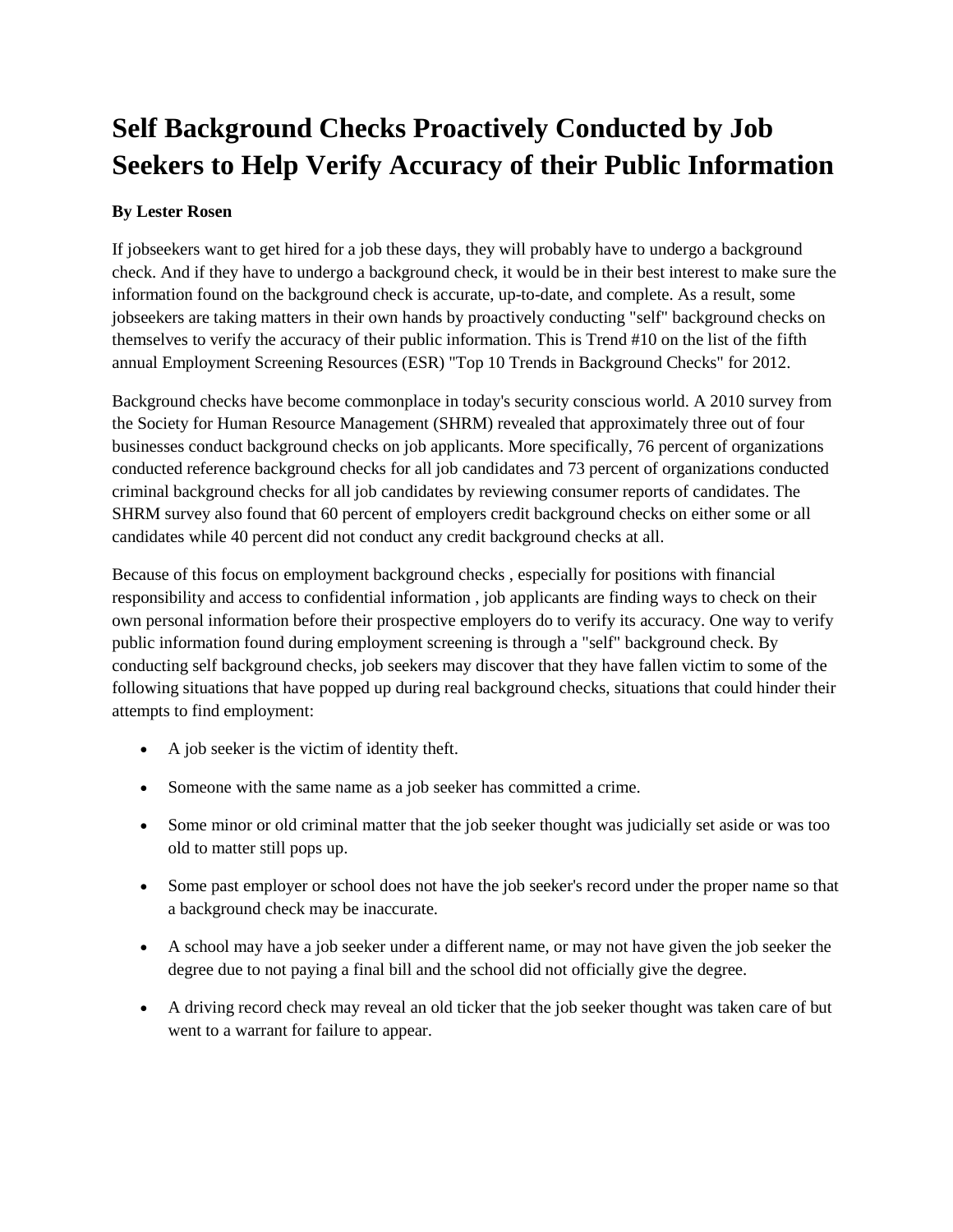With self background checks, job seekers can verify their employment, education, credentials, licensing and clean criminal record. Self background checks allow job seekers to conduct searches similar to those conducted by professional and accredited background check companies, including:

- Education Verifications
- Employment Verifications
- Professional License/Credentials Verification
- County Criminal Court Search
- Department of Motor Vehicle (DMV) Search
- National Multi-jurisdictional Database Criminal Search
- State Sex Offender Registry Search
- County Civil Court Search
- Federal Civil Court Search
- Federal Criminal Search
- Statewide Criminal Search (where available)
- Terrorist List Search

If job seekers doubt the need for learning what might show up on a background check, a story from the Associated Press ,AP IMPACT: When your criminal past isn't yours, serves as an example of how an inaccurate backgorund checks can harm a job seeker. In the story, a clerical error led to a case of mistaken identity and landed an unemployed job seeker who had a clean criminal record on the streets when a background check for a job turned up a criminal record belonging to another woman. The AP story, an example of how some background checks may contain inaccurate and incomplete information, is available at: [http://news.yahoo.com/ap-impact-criminal-past-isnt-yours-182335856.html.](http://news.yahoo.com/ap-impact-criminal-past-isnt-yours-182335856.html)

However, job seekers will be glad to know that background checks are heavily regulated by the federal Fair Credit Reporting Act (FCRA) as well as many state laws. Job applicants know ahead of time a report is being run and must consent. In addition, employers have an absolute legal obligation to notify an applicant about the results of a report before taking adverse action and informing them of their rights. Once an applicant realizes that erroneous information may show-up, an applicant can certainly advise an employer ahead of time there may be a mistake in the public reports. In fact, background checks are often the first time an applicant finds out they are the victim of identity theft, or that old or inaccurate records are showing up under their name. Furthermore, an applicant has an absolute right to have any mistake reinvestigated by a background screening firm, and if a background screening firm fails to do so within strict time periods, they face large potential liability. For resources for job applicants concerned about background checks, visit: [http://www.esrcheck.com/Applicant-Resources.php.](http://www.esrcheck.com/Applicant-Resources.php)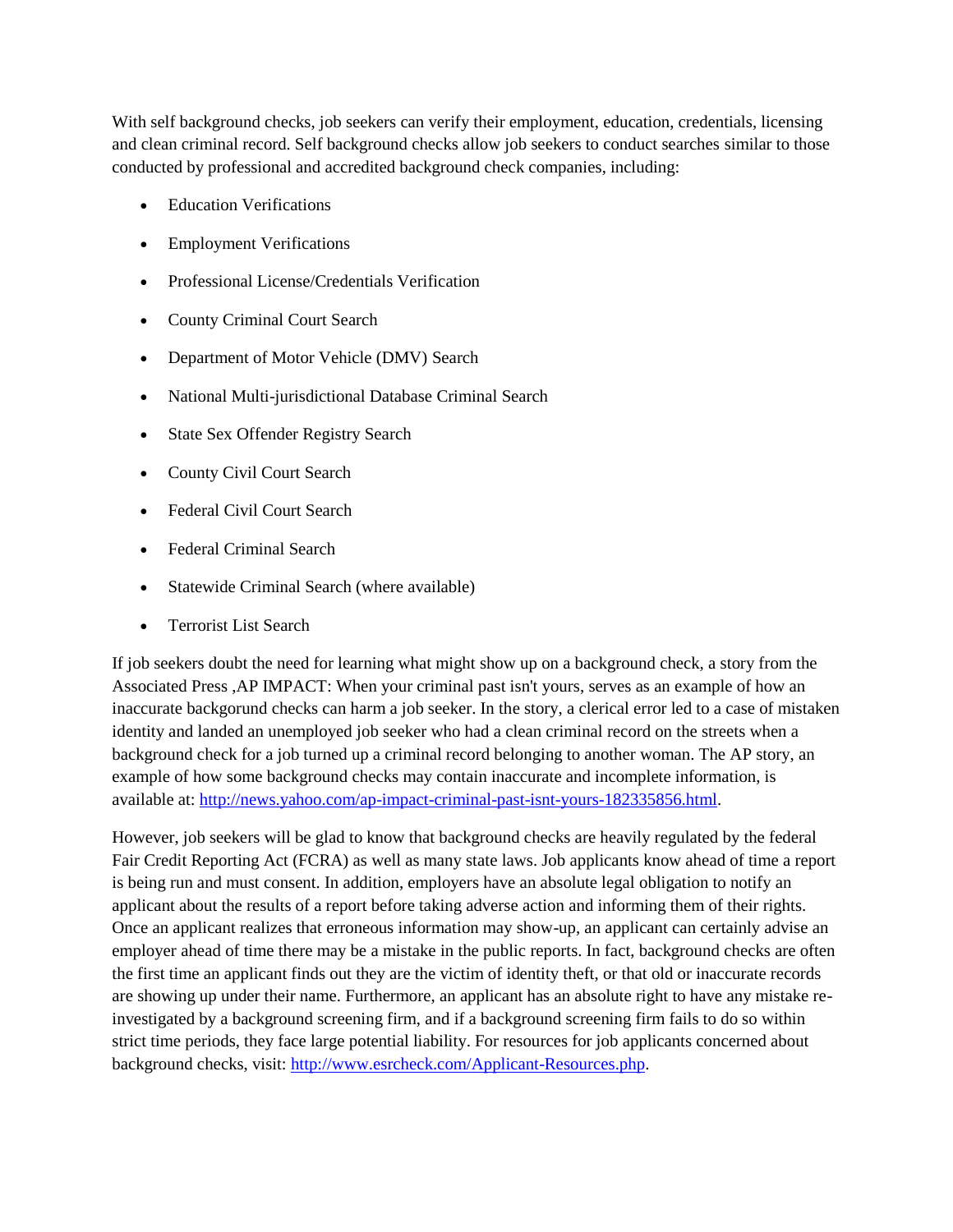In addition, job seekers should be warned that a "real" self background check does not consist solely of a cheap and instant online database search. A 2011 white paper examined the accuracy of background check mobile phone apps and instant background check web sites and found users of these fast, cheap, and easy to use services may not be provided with entirely accurate information. According to the report "Background Check Mobile Phone Apps and Instant Background Check Web Sites: Fast and Easy, But Are They Accurate?," apps and web sites that allow users to perform instant background checks by searching publicly available records and checking social networking sites such as Facebook, Twitter, and LinkedIn find information that is "viewed as a lead source for further review" by professional investigators or researchers but in the hands of the average person "can lead to hasty and dangerous conclusions." These dangers include:

- Reporting inaccurate information since these services typically return raw data not fully verified or confirmed with the original record source and can include results that lead to "false positives" , where an innocent person is found to have a record , and "false negatives" , where a person with a record comes back clean.
- Returning information for the wrong person with the same name , an issue often referred to as "common names" , since these services do not generally require identifiers such as dates of birth, they can return results that match the name entered but do not match that exact person.
- Creating a false sense of security when a "clear" background check result is naively interpreted as a promise that the person being searched has no criminal record.
- Privacy issues for the person being checked since the average person is not knowledgeable about the proper usage of public records and there are no privacy controls in place for the individual being searched.
- Reputational injuries to the individual being searched if the information is not correct. Misuse of information for employment or tenant purposes since even though some of these services say that the data should not be used for employment or tenant screening or any FCRA purpose, these warnings are often buried in fine print and there are even web sites that do not mention the FCRA.

The white paper also notes that unsuspecting users of less-than-reputable background check apps or Web sites may not understand that it is just not that easy to get a complete picture of an individual's background, particularly their criminal history. The white paper ,Background Check Mobile Phone Apps and Instant Background Check Web Sites: Fast and Easy, But Are They Accurate?, is available a[thttp://www.esrcheck.com/Download/](http://www.esrcheck.com/Download) .

Besides "self" background checks, another way job seekers and consumers may verify their information is to view their credit reports, something they can do for free thanks to the Fair and Accurate Credit Transaction (FACT) Act of 2003. The FACT Act amended the FCRA, the U.S. federal law that regulates the collection, dissemination, and use of consumer information, including consumer credit information. The FACT Act provides the ability for consumers to obtain a free copy of their consumer file from certain consumer reporting agencies once during a 12 month period. Job seekers can visit AnnualCreditReport.com (https://www.annualcreditreport.com/) and request a free credit file disclosure ,